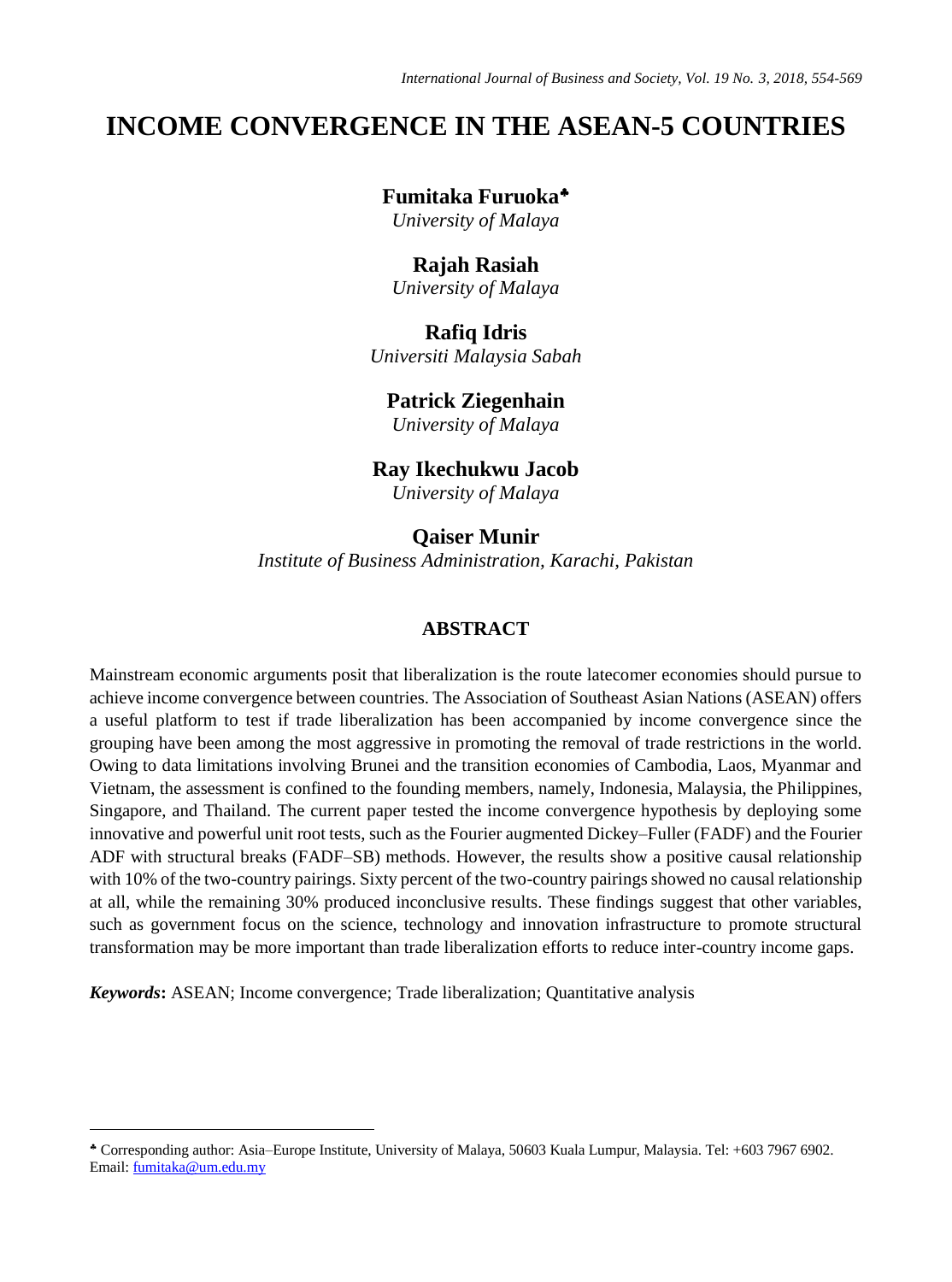### **1. INTRODUCTION**

When the Association of the Southeast Asian Nations (ASEAN) was first founded in 1967, its main purpose was to strengthen cooperation among the member countries in order to shield themselves politically from the perceived communist threat posed by China, Cambodia, Lao PDR, Myanmar and Vietnam. It was only in the 1970s when economic considerations began gaining considerable prominence within the ASEAN grouping. The end of the cold war and the collapse of the Soviet Union in 1991 triggered a further expansion in economic collaboration. Thus, the ASEAN Free Trade Area was launched in 1992 with the aim of establishing a common effective preferential tariff mechanism across the founding members of Indonesia, Malaysia, the Philippines, Singapore, Thailand and Brunei. The transition and integration of Cambodia, Laos, Myanmar and Vietnam (or the CLMV countries) from communist states into capitalist world system since the turn of the millennium has expanded the ASEAN grouping from six to ten countries. These developments eventually culminated in the creation of the ASEAN Economic Community (AEC) in 2015.

Recognizing that the transition economies literally stagnated economically under communism, the CLMV countries instituted reforms to stimulate and expand their trade activities. All of the ten member nation governments have since agreed to create a single market and production base within the ASEAN states. This includes freer movement of goods, services, skilled labour, capital and investment in the region. Member nations expect that the reduction of trade and non-trade barriers would considerably improve trade flows among ASEAN member states to stimulate rapid economic growth. In addition, ASEAN countries seek to reduce development gaps within ASEAN and in the process, *inter alia*, lower income inequality among the member countries. Indeed, ASEAN members have made considerable efforts to reduce development gaps in the region with the AEC blueprint that establishes "Equitable Economic Development" as its major pillar. $<sup>1</sup>$ </sup>

However, there is a lack of systematic analyses on income convergence in ASEAN. A notable exception is a pioneer research conducted by Habibullah, Chong and Din (2017) who made a significant contribution to the existing literature on this topic. In this context, the basic motivation behind the current study is to apply a newly-proposed unit root test, the FADF–SB test (Furuoka, 2017) to examine income convergence in the region. The main contribution of this study is that it re-examines the issue using an advanced econometric analysis. The advantage of the FADF–SB test is that it can incorporate unknown nonlinearity by using Fourier approximation and unknown structural break by employing a time-dummy in the estimation. This means that the FADF–SB test combines methodological advantages of the Fourier ADF (FADF) method (Enders and Lee, 2012) with those of the ADF with structural break (ADF–SB) test (Zivot and Andrews 1992; Perron and Vogelsang, 1992).

While the assessment of economic convergence involving all ten members of ASEAN would be the most incisive in producing a robust set of results, data limitations make such an option impossible. Data on the CLMV countries do not allow assessments beyond the mid-1980s. In addition, Brunei was excluded from the analysis owing to the country's lack of development of non-oil and gas sectors. Hence, using time series data, this paper seeks to examine how increased economic integration has impacted on inter-country income levels among the founding members of ASEAN, namely, Indonesia, Malaysia, the Philippines, Singapore and Thailand. The rest of the

 $\overline{a}$ 

<sup>1</sup> ASEAN Economic Community Blueprint is available a[t http://asean.org/wp-content/uploads/archive/5187-10.pdf](http://asean.org/wp-content/uploads/archive/5187-10.pdf)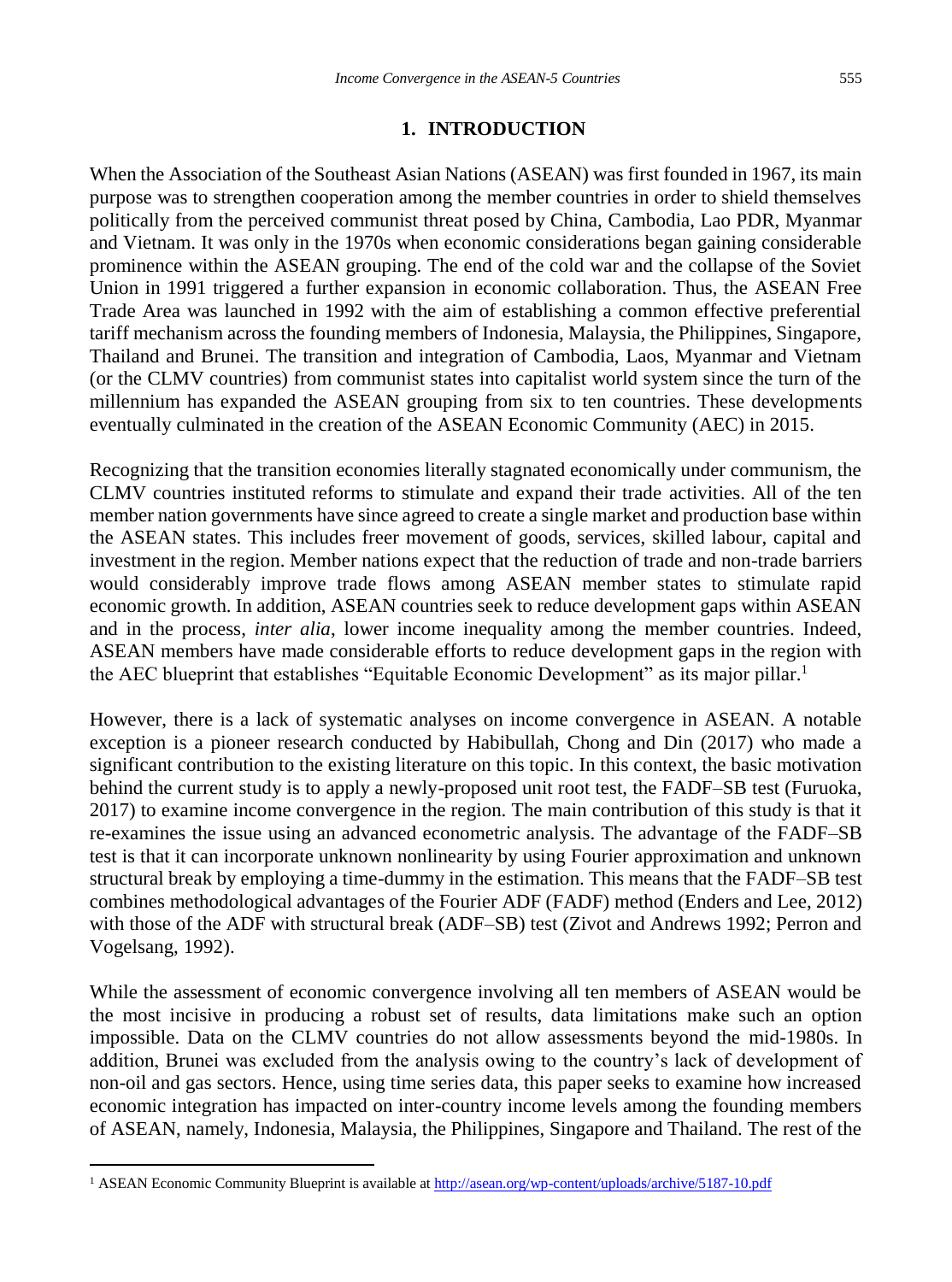paper is organized as follows. Section 2 reviews relevant for the current study literature to locate the analysis. Section 3 explains the data and methods employed. Section 4 empirically tests the validity of the "convergence hypothesis" which stipulates a decrease in the income gap among member countries of a regional integration. In view that the AEC was formed very recently, the reported findings are preliminarily. Nevertheless, the findings may yield some important insights and enable having preliminary assessments of the economic developments within ASEAN member countries. Section 5 concludes.

#### **2. LITERATURE REVIEW**

A review of literature indicates that most of the liberal economic theories establish a direct correlation between regional integration, the opening of markets, the trade liberalization and the increased trade benefits for all member states and particularly for relatively less-developed countries in an economic grouping. As a result, there would occur a decrease in income inequality, or the income convergence would take place, among the member countries. There are numerous studies on income convergence; many of these studies have examined income differences between developed and developing countries. The term ''convergence'' generally means "coming together", while "divergence" has the opposite meaning of "moving apart". As Wade (2001) argued, economic growth in poorer economies tends to be higher compared to the wealthier countries. In this sense, "income convergence" involves a narrowing of the income difference between poorer and richer economies. However, there is an ongoing debate on the validity of the income convergence argument. As Islam (2003) noted, "income convergence" has become a challenging topic in economic literature.

From a historical perspective, Bernard and Durlauf (1996) are the pioneer researchers who proposed a systematic time-series method to test the convergence hypothesis. They defined the income convergence as a long-run equality of per capita incomes in two countries. The researchers suggested using a unit root test to examine the unit root process in the income difference between countries. If a unit root is present in the time-series on income difference, then the convergence hypothesis would be violated. Following the time-series method suggested by Bernard and Durlauf (1996), Greasley and Oxley (1997) examined the log difference of income per capita in the OECD member countries for the period of 1990–1987. Their empirical analysis focused on the four pairs of countries, namely, Sweden−Denmark, Belgium−Holland, France−Italy and Australia−UK. The researchers used the augmented Dickey–Fuller unit root test for the empirical analysis. They concluded that there existed income convergence in three pairs of countries, namely, Belgium−Holland, France−Italy and Australia−UK. However, no income convergence occurred in the pair Sweden−Denmark.

In another study, Li and Papell (1999) used the augmented Dickey–Fuller (ADF) method unit root test with structural break to examine the convergence hypothesis in 16 OECD member countries for the period of 1900–1989. The unit root test was able to reject the null hypothesis of no convergence for more than half of the countries in the sample. Li and Papell concluded that there existed income convergence in the OECD countries. Oxley and Greasley (1999) used the unit rootbased test of income convergence or the Bernard-Durlauf (BD) method to analyse the existence of the "Nordic Convergence Club". The researchers applied the ADF test and unit root test with structural break to examine the pairwise income convergence among four Nordic countries,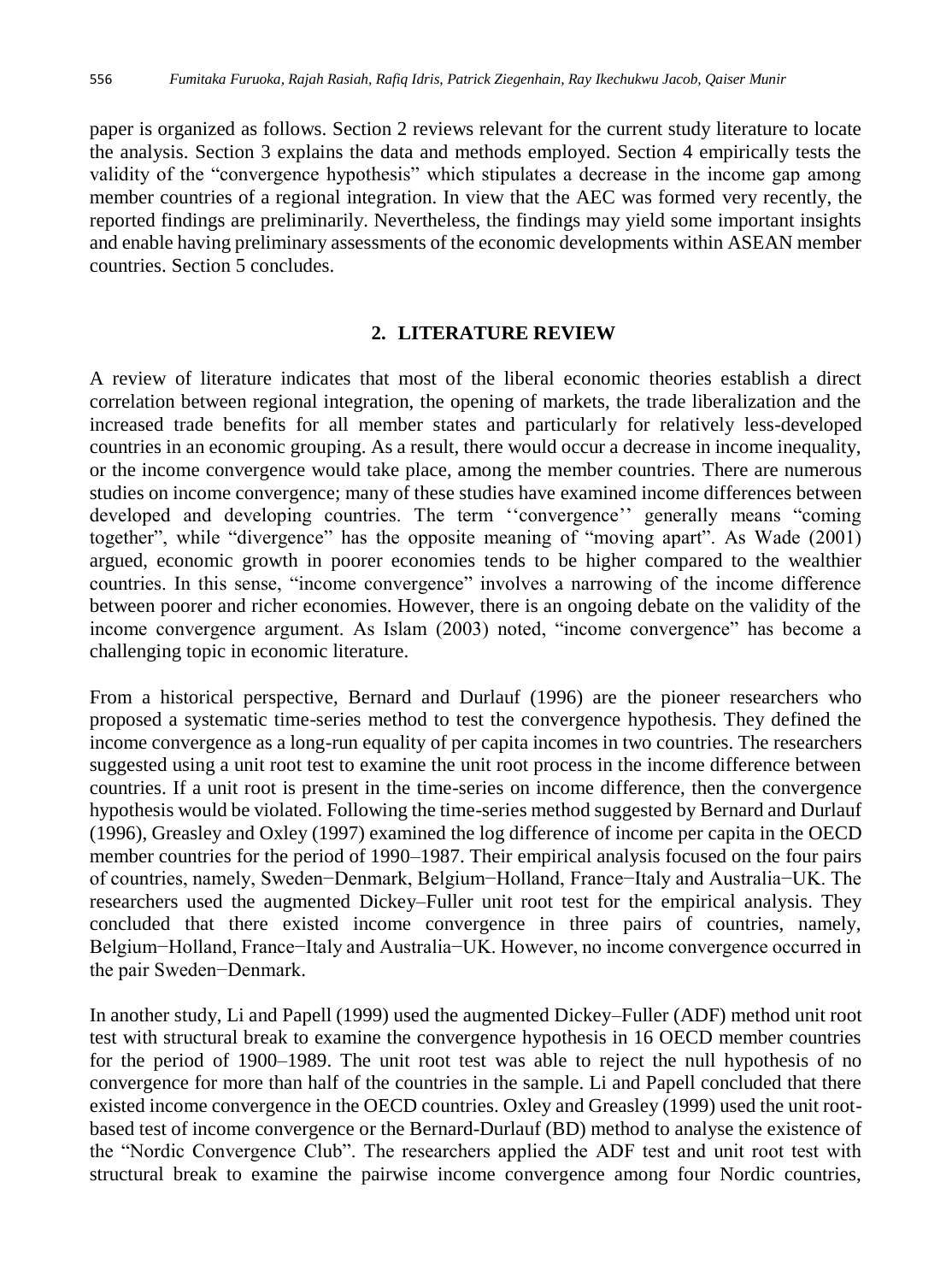namely, Demark, Finland, Norway and Sweden, for the period of 1900–1987. They concluded that all four countries, except for Norway, could be considered as members of a "Nordic Convergence Club".

In the 2000s, researchers began applying more advanced econometric methods, such as the Kalman filter method, the fractionally integrated approach, the panel data methods, the Kapetanios–Shin– Snell (KSS) test, to analyse income convergence (Datta, 2003; Cunado, Gil-Alana and de Gracia, 2004; Jungmittag, 2006; Liew and Ahmad, 2009). Among these studies, Datta (2003) employed the Kalman filter method to capture the time-varying trend in the income convergence in 15 OECD countries for the period of 1950–1998. The researcher concluded that the income gap between the US and other OECD countries had been constantly narrowing. Datta also pointed out that countries with bigger income gaps tended to catch up the US income level faster than the countries with smaller income gaps. Cunado et al*.* (2004) employed the fractionally integrated (FI) analysis. They chose one of the "Asian Tigers", Taiwan, as a case study to examine the country's income convergence with the USA and Japan over the period of 1903–1999. They conducted both parametric and non-parametric Robinson method for the FI analysis and detected the income convergence between Taiwan and Japan. Jungmittag (2006) examined income convergence in 15 EU countries for the period of 1967–1998 using the panel unit root test. The researcher discovered income convergence within the European economic integration area. Liew and Ahmad (2009) employed the KSS test to examine the "Nordic convergence club" phenomenon by analysing income differences in the four Nordic countries for the period of 1950–2000. Their empirical findings indicated the process of income convergence among the Nordic countries.

Currently, income convergence remains a popular topic and researchers apply more sophisticated methods, such as the nonlinear Lagrange Multiplier (NLM) test, the Fourier-type unit root tests, the structural break Lagrange Multiplier (SBLM) test (e.g., King and Ramlogan-Dobson, 2011; King and Ramlogan-Dobson, 2015; Ceylan and Abiyev, 2016). For example, King and Ramlogan-Dobson (2011) employed three types of the NLM method to test the income convergence hypothesis in 15 OECD countries for the period of 1950–2004. Their empirical findings supported the presence of income convergence in the sampled countries. In a following study, King and Ramlogan-Dobson (2015) used the Fourier-type unit root tests to examine income convergence in 18 Latin American countries for the period of 1950–2009. The Fourier-type unit root tests were able to detect income convergence in Latin America. More recently, Ceylan and Abiyev (2016) applied the SBLM method to test the income convergence hypothesis in 15 OECD countries for the period of 1950–2015. The researchers discovered the existence of income convergence among the OECD countries.

#### **3. DATA AND METHODS**

This study chose five member countries of ASEAN, namely, Indonesia, Malaysia, the Philippines, Singapore and Thailand, to test the income convergence hypothesis for the period of 1960–2015. It employed real per capita Gross Domestic Product (constant 2010 US\$). All the data were transformed into natural log. The data source was the World Development Indicators (World Bank, 2017). In the database, the data are codified as "NY.GDP.PCAP.KD". For the purposes of statistical analysis, the income gap can be expressed as (Bernard and Durlauf, 1996; Greasley and Oxley, 1997):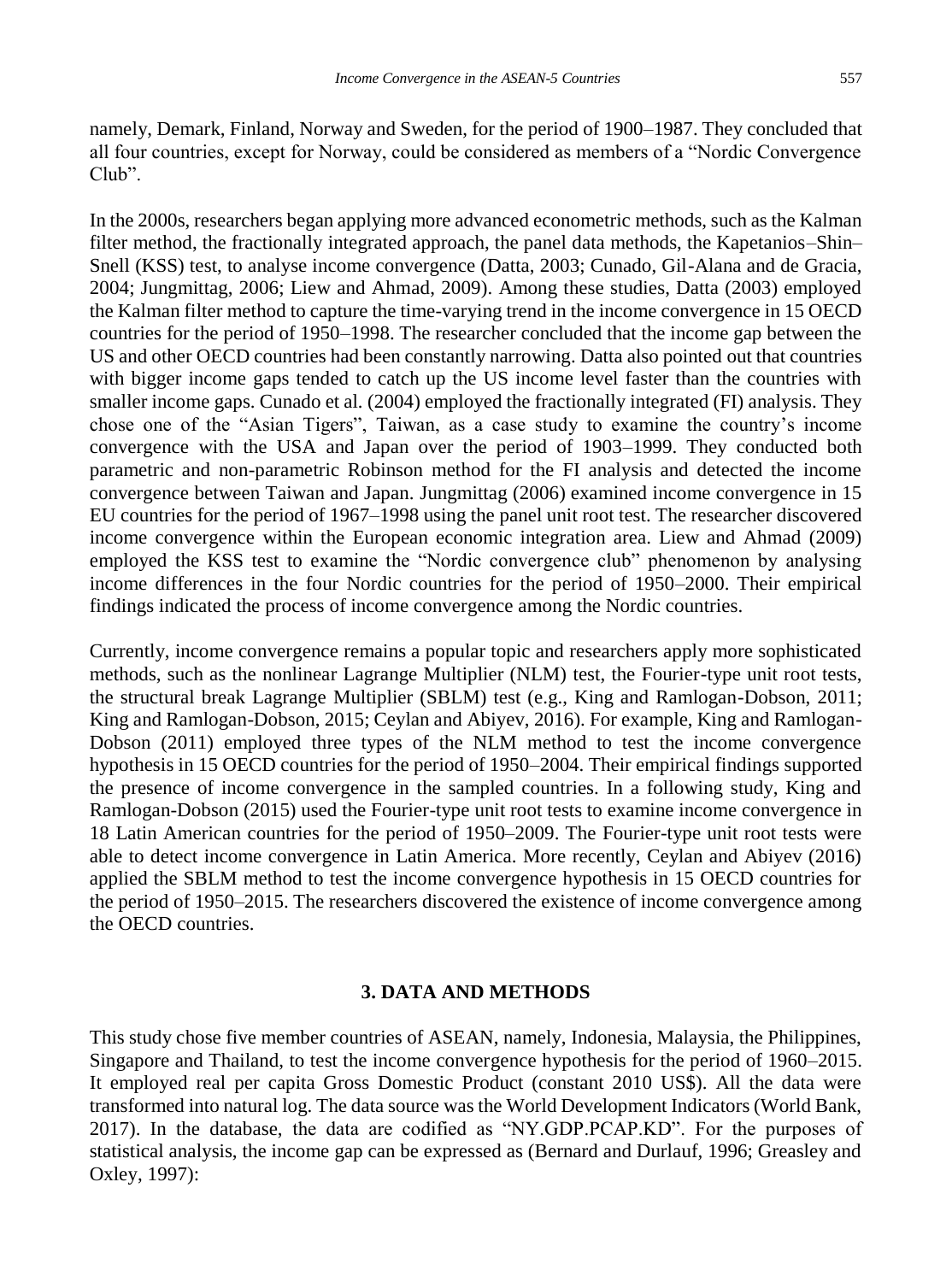$$
IG_{ij,t} = y_{i,t} - y_{j,t} \tag{1}
$$

where  $IG_{ii,t}$  is the income gap between country *i* and country *j* at year *t*,  $y_{i,t}$  is the natural log of real per capita income in country *i* and  $y_{i,t}$  is the natural log of real per capita income in country *j*. Under the income convergence hypothesis, the income gap between the ASEAN member countries would be narrowing. More formally, income convergence can be defined as equality in the long-term forecasted income at a fixed year. The convergence hypothesis would be substantiated if the longterm forecasted per capita income in country *i* and country *j* become equal. The long-run forecasts of per capita incomes in two countries can be expressed as (Bernard and Durlauf, 1996; Greasley and Oxley, 1997):

$$
\lim_{k \to \infty} E(y_{i,t+k} - y_{j,t+k} | I_t) = \lim_{k \to \infty} E(IG_{ij,t+k} | I_t) = 0
$$
\n(2)

where *E* is the expectation operation and  $I_t$  is the available information at *t*. Equation (2) indicates that if per capita incomes in two countries reflect all available information, the expected value of income gap between country *i* and country *j* would become zero in the long-run. On the other hand, the convergence hypothesis could be rejected if the long-term forecasted income gap would contain a unit root.

From an econometric perspective, the empirical analysis in the current study was implemented in two stages: (1) the Kalman filter-based state space model (SSM) analysis and (2) the unit rootbased test. In the first stage, the SSM analysis was used to capture the time-varying trend in the income gap. In the SSM method, the income gap (*IG*) can be decomposed into (Datta, 2003; Lim and McAleer, 2004):

$$
IG_t = TC_t + CC_t \tag{3}
$$

where  $IG_t$  is the income gap at year *t*,  $TC_t$  is the time-varying trend component at year *t* and  $CC_t$  is the time-varying cyclical component at year *t*. The trend component would follow a random walk process (Datta, 2003; Lim and McAleer, 2004):

$$
TC_t = TC_{t-1} + \varepsilon_{1t} \tag{4}
$$

where  $\varepsilon_{lt}$  is the first error term which is normally and independently distributed with zero mean and variance  $\delta_l$ . On the other hand, the cyclical component would follow a first-order autoregressive process (Datta, 2003; Lim and McAleer, 2004):

$$
CC_t = \rho CC_{t-1} + \varepsilon_{2t} \tag{5}
$$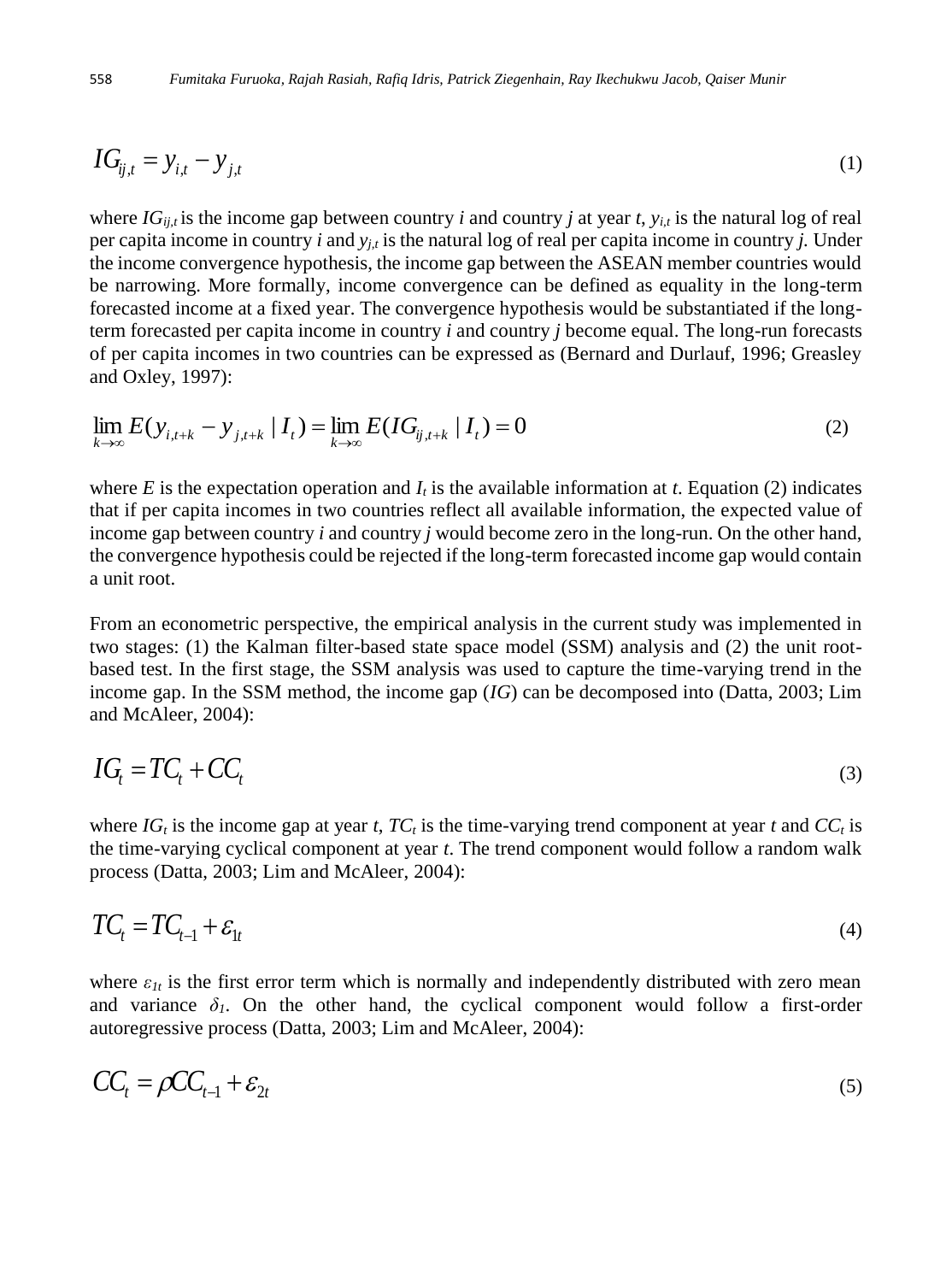where  $\varepsilon_{2t}$  is the second error term which is also normally and independently distributed with zero mean and variance  $\delta_2$ . In the analysis of the SSM model, the Kalman filter method was used to estimate the one-step-ahead of the forecasted income gap and the root mean square error (RMSE).

In the second stage of the analysis, four different unit root tests examined the convergence hypothesis, namely, the augmented Dickey–Fuller (ADF) test (Dickey and Fuller, 1979), the Fourier ADF (FADF) test (Enders and Lee, 2012), the ADF with structural break (ADF–SB) test (Zivot and Andrews 1992; Perron and Vogelsang, 1992) and the Fourier ADF with structural break (FADF–SB) test (Furuoka, 2017).

The null hypothesis for all four unit root tests can be expressed as (Furuoka, 2017):

$$
y_t = \mu + y_{t-1} + \varepsilon_t \tag{6}
$$

where  $y_t$  is the variable of interest,  $\mu$  is the deterministic term and  $\varepsilon_t$  is the error term. In the current analysis of the convergence hypothesis, the following four equations were estimated (Furuoka, 2017):

$$
\text{Model A: } \Delta y_t = \mu + \beta t + \rho y_{t-1} + \sum_{i=1}^p c_i \Delta y_{t-i} + \varepsilon_t \tag{7}
$$

Model B: 
$$
\Delta y_t = \mu + \beta t + \gamma_1 \sin(\frac{2\pi kt}{T}) + \gamma_2 \cos(\frac{2\pi kt}{T}) + \rho y_{t-1} + \sum_{i=1}^p c_i \Delta y_{t-i} + \varepsilon_t
$$
 (8)

Model C: 
$$
\Delta y_t = \mu + \beta t + \delta D U_t + \theta D(T_B)_t + \rho y_{t-1} + \sum_{i=1}^p c_i \Delta y_{t-i} + \varepsilon_t
$$
 (9)

Model D:

$$
\Delta y_t = \mu + \beta t + \gamma_1 \sin(\frac{2\pi kt}{T}) + \gamma_2 \cos(\frac{2\pi kt}{T}) + \delta D U_t + \theta D(T_B)_t + \rho y_{t-1} + \sum_{i=1}^p c_i \Delta y_{t-i} + \varepsilon_t
$$
\n(10)

where  $\beta$  is the slope parameter for the deterministic trend, *t* is the deterministic trend, *γ* is the slope parameter for the trigonometric term, *π* is 3.14159, *k* is the frequency for the Fourier approximation, *sin* is the sine operation, *cos* is the cosine operation,  $\delta$  is the slope parameter for the structural break dummy,  $DU_{t} = 1$  if  $_{t>T_{B}}$  and  $DU_{t} = 0$  if otherwise,  $T_{B}$  is the breakpoint where structural break occurs,  $\theta$  is the slope parameter for one-time break dummy,  $\left.D(T_B^{}\right)_t = l$  if  $t = T_B$  and  $D(T_B)_t = 0$  if otherwise. In the ADF test (Model A), only the deterministic term and deterministic trend were included in the estimation model;  $\rho$  is the slope parameter for the lagged dependent variable, *c* is the slope parameter for lagged differenced dependent variable, *p* is the lag length. In addition to the deterministic components, trigonometric terms, namely, sine term and cosine term, were included in the FADF test (Model B). In the ADF–SB test (Model C),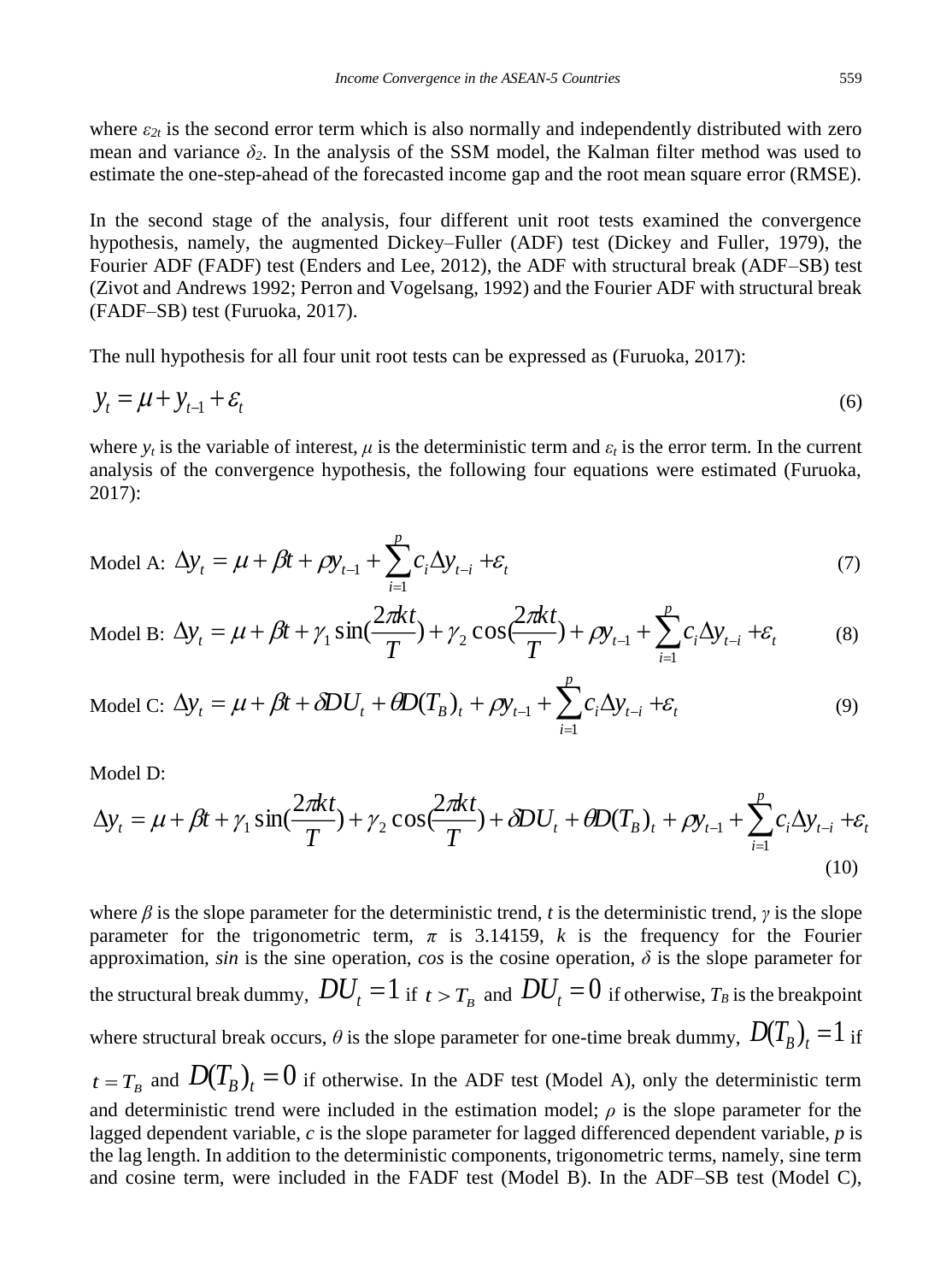dummy variables for structural breaks and a dummy variable for one-time break were included in the estimation model. Lastly, all these four deterministic components were included in the FADF– SB test (Model D). For the ease of calculation, the optimal frequency for the trigonometric term (*k*) was set as one; similarly, the optimal lag length (*p*) was set as one. For the hypothesis testing purpose, the slope parameter for the lagged dependent variable  $(\rho)$  should be non-zero if the timeseries on the income gap do not contain unit root and the *t*-statistic was used to test the null hypothesis  $\rho = 0$  for all four estimation models.

#### **4. EMPIRICAL RESULTS**

In this study, the Kalman filter method-based state space model (SSM) method and the unit rootbased test examined the convergence hypothesis in five ASEAN countries. In the first stage of analysis, the SSM model examined time-varying trend in the estimation model. The findings from SSM method are presented in Figure 1. The one-step ahead prediction of the income convergence between Singapore and Malaysia is depicted in Figure 1(a). As can be seen from the figure, income gap between these two countries was relatively small in the beginning of the 1960s. It began widening after Singapore had become an independent country in the mid-1960s. From the end of the 1970s till the end of the 1980s, the Singapore–Malaysia income gap continued widening. However, there was no significant change in the income gap since the 1990s. Next, Figure 1(b) depicts the one-step-ahead forecast of income convergence between Singapore and Thailand. The income gap between these two countries was narrow in the beginning of the 1960s. However, it widened within the two following decades from the mid-1960s to the 1980s. It is interesting to note that the income gap between Singapore and Thailand narrowed again for approximately 15- year period from the mid-1980s to the late 1990s. In the 2000s and the 2010s, there occurred no major changes in the income gap between Singapore and Thailand.

Figure 1(c) shows the pattern of income convergence between Singapore and Indonesia. The income gap between these two countries widened very rapidly from the beginning of the 1960s till the mid-1970s. Over the two following decades, there was no major change in the income gap. In the beginning of the 2000s, there occurred a rapid increase in the income gap between Singapore and Indonesia, which narrowed again in the 2010s. Next, Figure 1(d) represents income convergence between Singapore and the Philippines. The pattern of the income convergence is similar to the one between Singapore and Indonesia. More specifically, the income gap between Singapore and the Philippines widened very rapidly between the early 1960s and the late 1990s. In the 2000s and the 2010s, there was a gradual and steady increase in the income gap.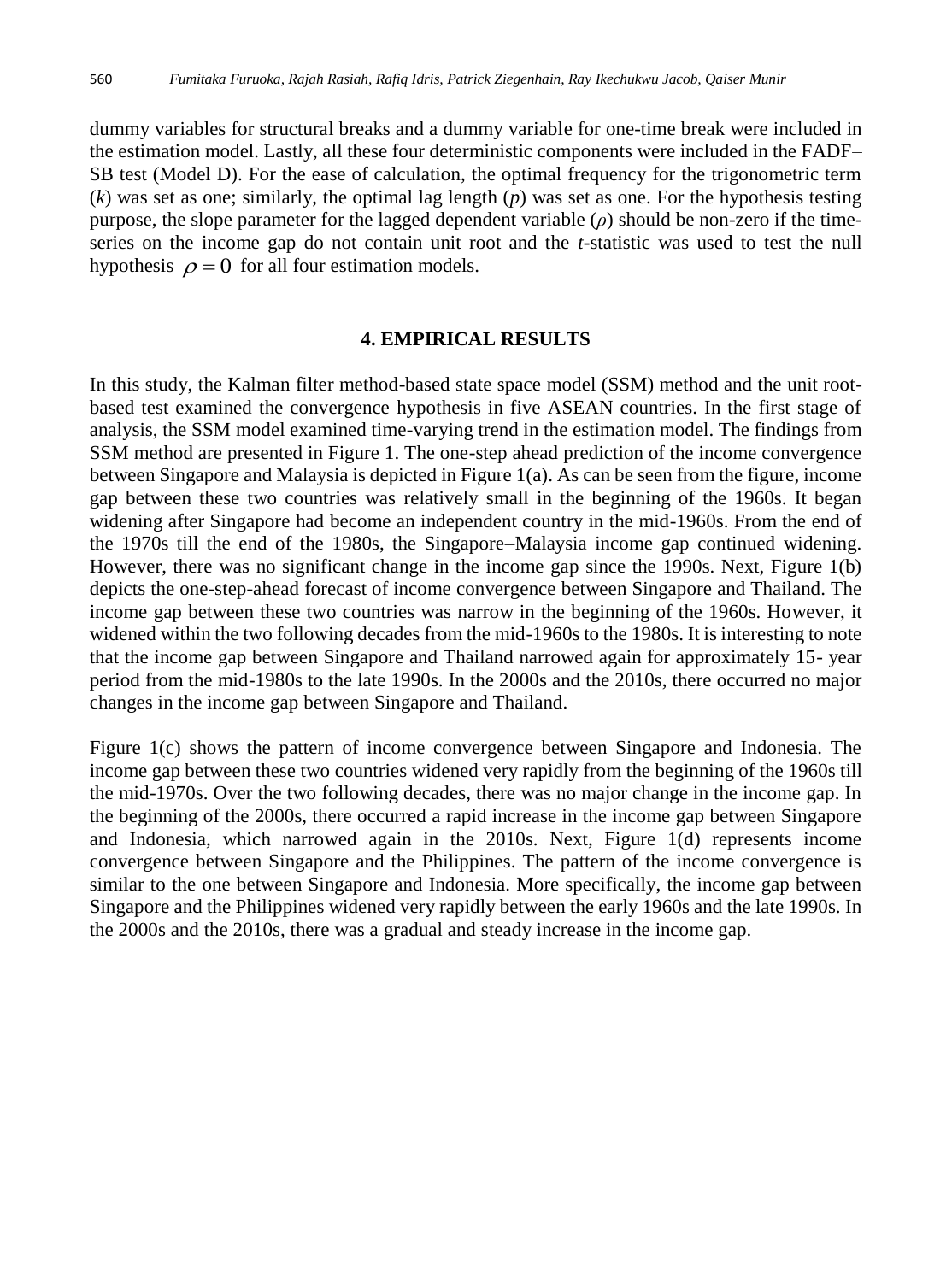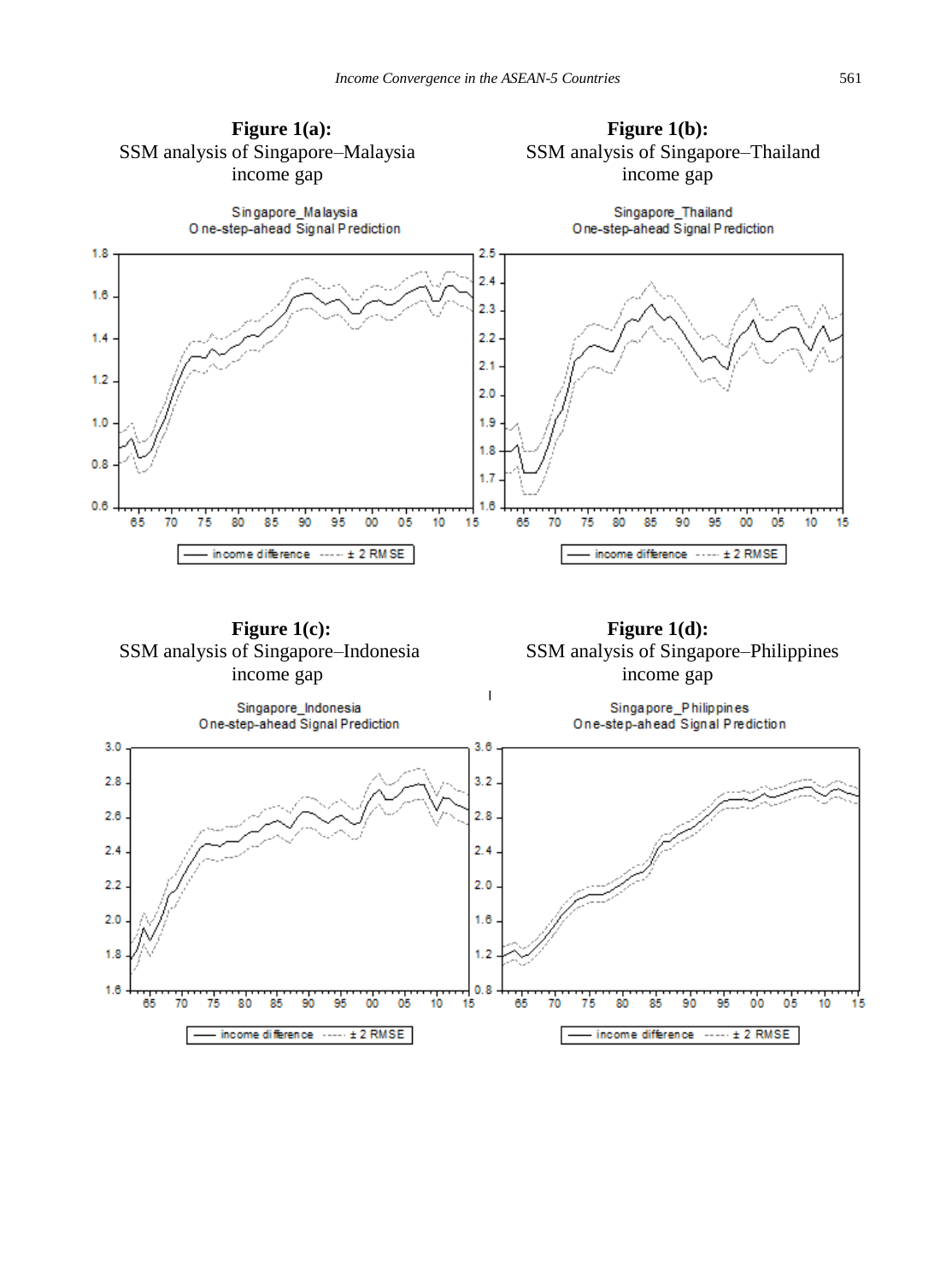The one-step-ahead prediction of income convergence between Malaysia and Thailand is shown in Figure 1(e). The income gap between these two countries was decreasing in the beginning of the 1960s. However, between the early 1970s and the mid-1980s, this trend was reversed and there occurred a steady increase in the income gap. Then, the income level between Malaysia and Thailand kept drastically narrowing for more than one decade or from the mid-1980s until the Asian financial crisis caused a serious deterioration of economic growth in Thailand in the late 1990s. In the beginning of the 2000s, the income gap was narrowing. In the 2010s, the process continued and there was a steady decrease in the income gap. The following Figure 1(f) shows the one-step-ahead forecasted patterns of income convergence between Malaysia and Indonesia. It is interesting to note that there was no major changes in the income gap between Malaysia and Indonesia for approximately 30 years or from the early 1970s till the end of the 1980s. A similar trend was observed beginning from the 2000s until the end of the decade. However, in the end of the 1990s, the Asian financial crisis produced a deeply negative impact on the Indonesian economy. As a consequence, the income gap between Malaysia and Indonesia widened during that period.

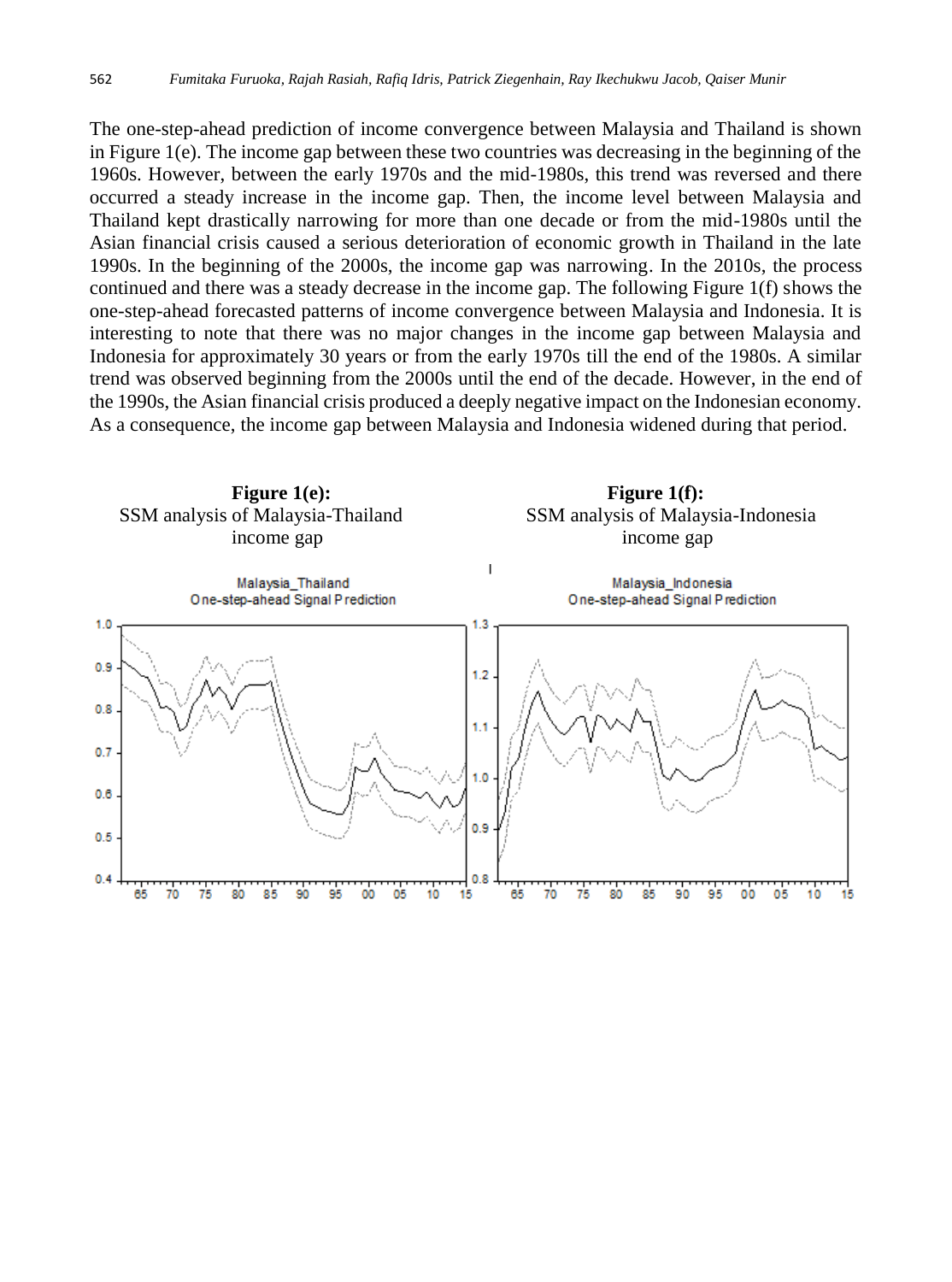

Next, as can be seen from Figure  $1(g)$ , the pattern of Malaysia–Philippines income convergence was very different from the income convergence path between Malaysia and Indonesia. The income gap between Malaysia and the Philippines kept widening for more than 40 years or from the early 1960s till the late 1990s. In the 2010s, no major changes had occurred in the pattern of the income convergence. Figure 1(h) depicts the one-step-ahead forecast of income convergence between Thailand and Indonesia. The income gap between the two countries sharply increased in the 1960s. Over the following two decades, no significant change in the income gap was detected. However, the income gap was steadily increasing from the early 1990s till the mid-2000s. It narrowed again between the mid-2000s and the mid-2010s.

Figure 1(i) shows the pattern of income convergence between Thailand and the Philippines. From the beginning of the 1960s till the early 1980s, the income gap between these two countries was increasing relatively slowly. Due to a rapid economic growth in Thailand, the income gap widened rather drastically beginning from the mid-1980s till the late 1990s. In the 2000s and the 2010s, no major changes occurred in the income gap patterns between Thailand and the Philippines. The following Figure 1(j) shows the one-step-ahead forecasted pattern of income convergence between Indonesia and the Philippines. The income gap between the two countries was narrow in the 1960s. Beginning from the 1970s till the mid-1980s, there was a gradual increase in the income gap. The widening in the income gap was rapid between the late 1980s and the late 1990s. No significant change occurred in the income gap pattern from the 2000s till the mid-2010s.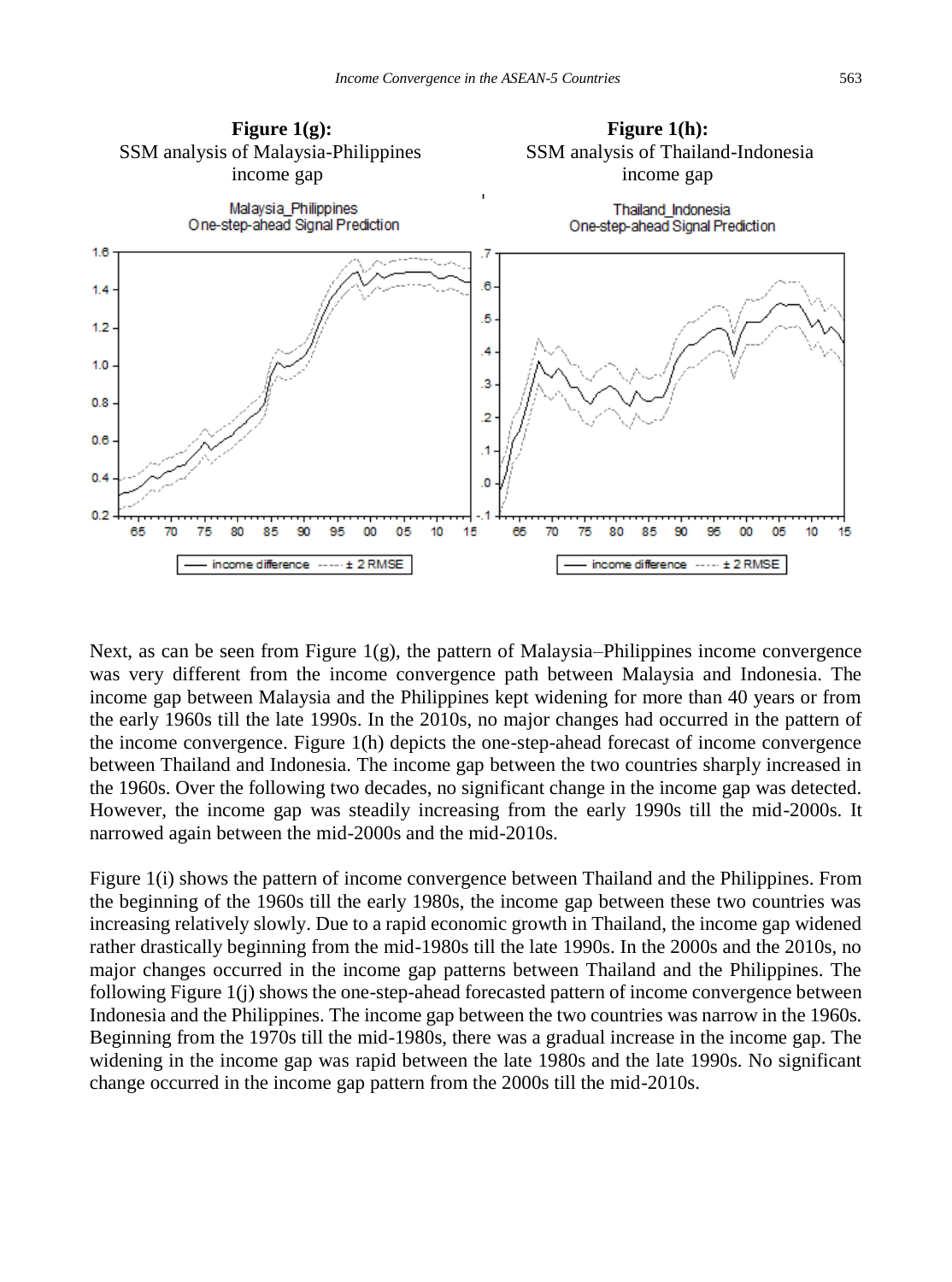

In the next stage of the analysis, four different unit root tests, namely, the ADF test (Dickey and Fuller, 1979), the FADF test (Enders and Lee, 2012), the ADF–SB test (Zivot and Andrews 1992; Perron and Vogelsang, 1992) and the FADF–SB test (Furuoka, 2017) were employed to test the income convergence hypothesis. Table 1 shows the findings from the ADF test. The ADF test failed to reject the null hypothesis of a unit root in the income convergence for all ten pairs of countries, except for the Malaysia–Indonesia pair. This means that the time-series data on pairwise income convergence contained a unit root, except for the time-series on the Malaysia–Indonesia income convergence.

|             | <b>Table 1:</b> Finalings from ADF Test (Model A from Equation /) |                 |                 |           |                    |
|-------------|-------------------------------------------------------------------|-----------------|-----------------|-----------|--------------------|
|             | Singapore                                                         | <b>Malaysia</b> | <b>Thailand</b> | Indonesia | <b>Philippines</b> |
| Singapore   | $---$                                                             | $-1.296$        | $-1.603$        | $-2.012$  | 0.276              |
| Malaysia    | $---$                                                             |                 | $-1.930$        | $-3.380*$ | $-0.350$           |
| Thailand    | $---$                                                             | ---             |                 | $-2.999$  | $-0.882$           |
| Indonesia   | $---$                                                             | ---             |                 |           | $-1.706$           |
| Philippines |                                                                   |                 |                 |           |                    |

**Table 1:** Findings from ADF Test (Model A from Equation7)

*Notes***:** \* indicates significance at the 10 percent level. Critical values for the ADF test were obtained from Table 3 (Furuoka, 2017).

Next, the findings from the FADF test are reported in Table 2. This unit root test was expected to capture untreated nonlinearity in the time-series data on income convergence by using the Fourier approximation method. As can be seen from Table 2, the FADF test largely confirmed the findings from the ADF test. A minor difference between the results is that the ADF test rejected the null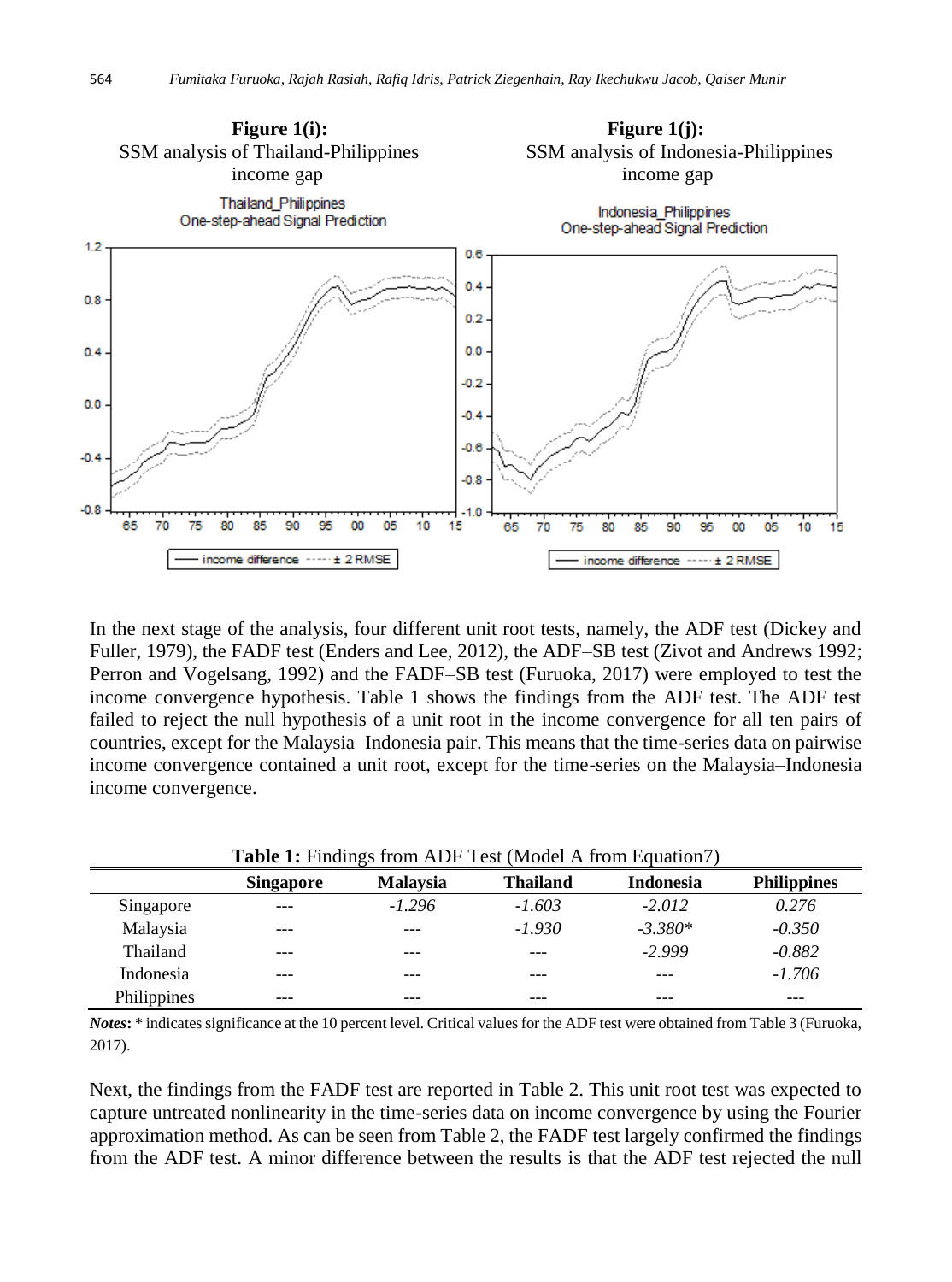| × |
|---|

| <b>Table 2:</b> Findings from FADF Test (Model B from Equation 8) |           |                 |                 |                  |                    |  |
|-------------------------------------------------------------------|-----------|-----------------|-----------------|------------------|--------------------|--|
|                                                                   | Singapore | <b>Malaysia</b> | <b>Thailand</b> | <b>Indonesia</b> | <b>Philippines</b> |  |
| Singapore                                                         | $- - -$   | $-3.093$        | $-3.004$        | $-1.554$         | $-2.788$           |  |
| Malaysia                                                          | $---$     |                 | $-2.557$        | $-2.955$         | $-3.471$           |  |
| Thailand                                                          | ---       | ---             | ---             | $-3.705$         | $-3.235$           |  |
| Indonesia                                                         | $---$     |                 |                 |                  | $-3.182$           |  |
| Philippines                                                       | ---       | ---             | ---             | ---              | ---                |  |

hypothesis of a unit root for the Malaysia–Indonesia income convergence; by contrast, the FADF test failed to reject the null hypothesis for the same pair of countries.

*Note***:** Critical values for the ADF test were obtained from Table 3 (Furuoka, 2017).

Table 3 shows the findings from the ADF–SB test. This unit root test was expected to capture unknown structural break in the time-series data on income convergence by using two dummy variables. The ADF–SB test was able to reject the null hypothesis of a unit root in the time-series on Singapore–Malaysia income convergence at the 10 percent level of significance. It also rejected the null hypothesis for Singapore–Thailand income convergence at the 5 percent level of significance. At the same time, the ADF–SB test failed to reject the null hypothesis for Singapore's income convergence with Indonesia and the Philippines. It also rejected the null hypothesis for Malaysia's income convergence with Thailand and Indonesia. The unit root test with structural break failed to reject the null hypothesis for Malaysia–Philippines income convergence. The test was able to reject the null hypothesis for Thailand–Indonesia and Indonesia–Philippines income convergence. However, it failed to reject the null hypothesis for the Thailand–Philippines income convergence.

|             | <b>Singapore</b> | Malaysia  | <b>Thailand</b> | <b>Indonesia</b> | <b>Philippines</b> |
|-------------|------------------|-----------|-----------------|------------------|--------------------|
| Singapore   | $---$            | $-3.209*$ | $-3.849**$      | $-2.991$         | $-1.271$           |
|             |                  | [1968]    | [1968]          | [2007]           | [2006]             |
| Malaysia    | $---$            |           | $-4.193**$      | $-4.659***$      | $-2.007$           |
|             |                  |           | [1984]          | [1997]           | [1983]             |
| Thailand    | ---              | ---       |                 | $-4.087**$       | $-3.156$           |
|             |                  |           |                 | [1987]           | [1987]             |
| Indonesia   | ---              | ---       | ---             | ---              | $-4.182**$         |
|             |                  |           |                 |                  | [1982]             |
| Philippines | ---              | ---       | ---             |                  | ---                |

**Table 3:** Findings from ADF–SB Test (Model C from Equation 9)

*Notes***:** \* indicates significance at the 10 percent level, \*\* indicates significance at the 5 percent level, \*\*\* indicates significance at the 1 percent level. Critical values for the ADF test were obtained from Table 3 (Furuoka, 2017). Numbers in brackets indicate breakpoint  $(T_B)$ .

Finally, Table 4 shows the findings from the FADF–SB test. This powerful unit root test was expected to capture untreated nonlinearity and unknown structural break in the time-series data by using the Fourier function and dummy variables. Both the ADF–SB and FADF–SB were able to reject the null hypothesis for Singapore–Malaysia and Singapore–Thailand income convergence.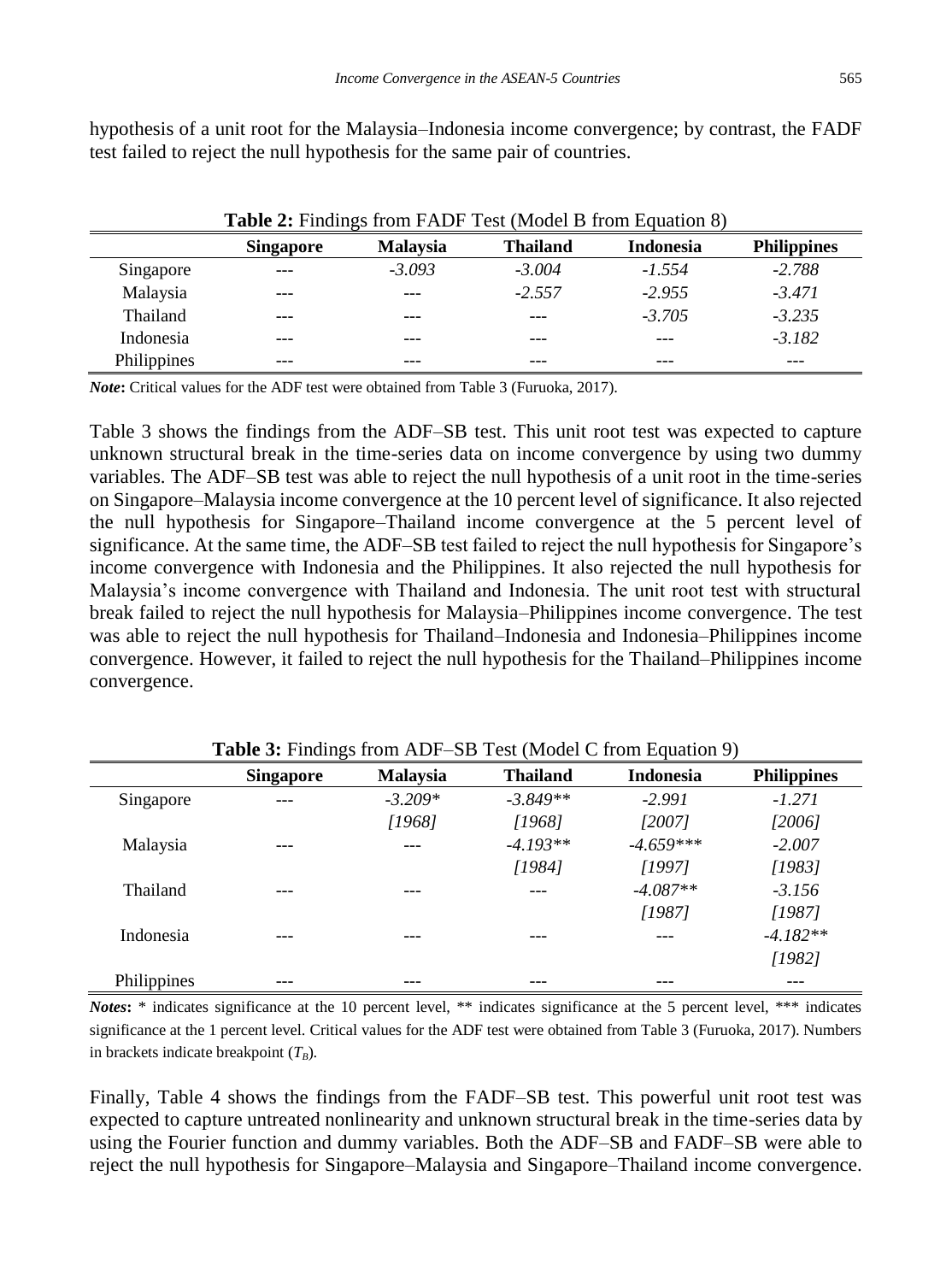However, the two unit root test failed to reject the null hypothesis for Singapore–Indonesia income convergence. On the other hand, the FADF–SB rejected the null hypothesis for Singapore– Philippines income convergence. In a similar way, both tests rejected the null hypothesis for Malaysia–Indonesia income convergence. The FADF–SB rejected the null hypothesis for Malaysia–Philippines income convergence but failed to reject the null hypothesis for Malaysia– Thailand income convergence. The two unit root test rejected the null hypothesis for Indonesia– Philippines income convergence but failed to reject the null for Thailand–Philippines income convergence. By contrast, the FADF–SB failed to reject the null hypothesis for Thailand–Indonesia income convergence.

|             | $\tilde{\phantom{a}}$ |                 | . .             |                  |                    |
|-------------|-----------------------|-----------------|-----------------|------------------|--------------------|
|             | <b>Singapore</b>      | <b>Malaysia</b> | <b>Thailand</b> | <b>Indonesia</b> | <b>Philippines</b> |
| Singapore   | ---                   | $-4.594**$      | $-4.542**$      | $-2.910$         | $-4.521**$         |
|             |                       | [1968]          | [1996]          | [1997]           | [1997]             |
| Malaysia    | ---                   | ---             | $-3.907$        | $-4.279*$        | $-4.783**$         |
|             |                       |                 | [1984]          | [1984]           | [1990]             |
| Thailand    | ---                   | ---             |                 | $-4.061$         | $-4.101$           |
|             |                       |                 |                 | [1986]           | [1987]             |
| Indonesia   | ---                   | ---             | ---             | ---              | $-5.954***$        |
|             |                       |                 |                 |                  | [1997]             |
| Philippines |                       |                 |                 |                  |                    |

#### **Table 4:** Findings from FADF–SB Test (Model D from Equation 10)

*Notes*: \* indicates significance at the 10 percent level, \*\* indicates significance at the 5 percent level, \*\*\* indicates significance at the 1 percent level. Critical values for the ADF test were obtained from Table 3 (Furuoka, 2017). Numbers in brackets indicate breakpoint (*TB*).

A summary of the empirical findings from the unit root-based test are reported in Table 5. As the findings show, there were considerable discrepancies in the results obtained from the four different tests. In order to enable a further analysis, the following criteria to assess the overall results were applied: if more than two different tests rejected the null hypothesis of a unit root in the time-series data on income convergence, the overall result could be considered as "convergence". If only two different tests reject the null hypothesis, the overall result could be considered as "inconclusive". In the cases when less than two tests rejected the null hypothesis, the overall findings could be considered as "no convergence".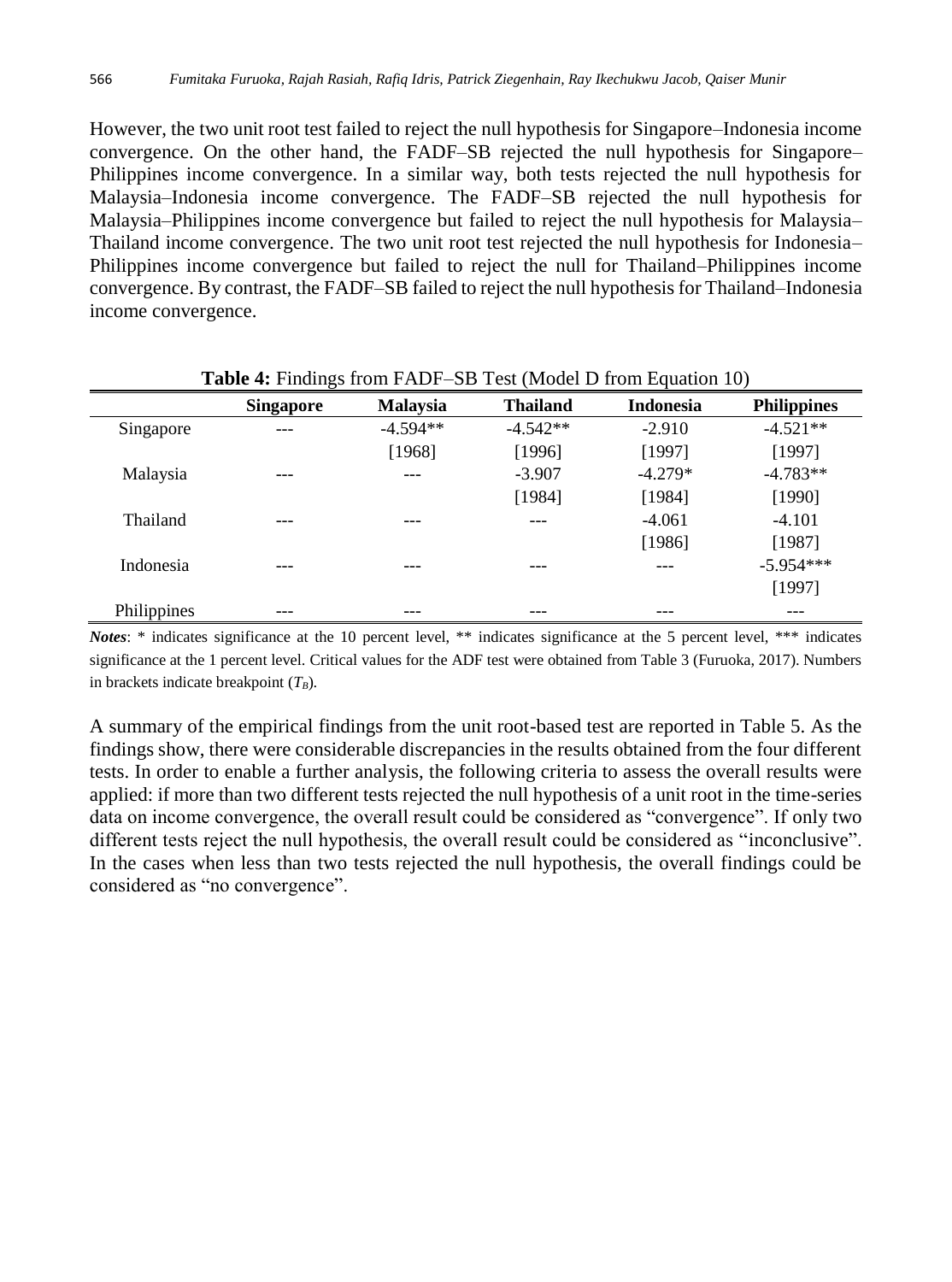| <b>Tuble</b> $\mathcal{L}$ . Building $\mathcal{L}$ of Empirical I multipo |                   |                   |                    |                     |                |
|----------------------------------------------------------------------------|-------------------|-------------------|--------------------|---------------------|----------------|
| Country                                                                    | <b>ADF</b> test   | <b>FADF</b> test  | <b>ADF-SB</b> test | <b>FADF-SB</b> test | <b>Overall</b> |
| pairs                                                                      | <b>Equation 7</b> | <b>Equation 8</b> | <b>Equation 9</b>  | <b>Equation 10</b>  |                |
| Singapore-                                                                 | N <sub>o</sub>    | N <sub>0</sub>    | Convergence        | Convergence         | Inconclusive   |
| Malaysia                                                                   | convergence       | convergence       |                    |                     |                |
| Singapore-                                                                 | N <sub>0</sub>    | N <sub>0</sub>    | Convergence        | Convergence         | Inconclusive   |
| Thailand                                                                   | convergence       | convergence       |                    |                     |                |
| Singapore-                                                                 | N <sub>0</sub>    | N <sub>0</sub>    | N <sub>0</sub>     | N <sub>o</sub>      | N <sub>0</sub> |
| Indonesia                                                                  | convergence       | convergence       | convergence        | convergence         | convergence    |
| Singapore-                                                                 | N <sub>o</sub>    | N <sub>0</sub>    | N <sub>0</sub>     | Convergence         | N <sub>o</sub> |
| Philippines                                                                | convergence       | convergence       | convergence        |                     | convergence    |
| Malaysia-                                                                  | N <sub>0</sub>    | N <sub>0</sub>    | Convergence        | N <sub>0</sub>      | N <sub>0</sub> |
| Thailand                                                                   | convergence       | convergence       |                    | convergence         | convergence    |
| Malaysia-                                                                  | Convergence       | N <sub>0</sub>    | Convergence        | Convergence         | Convergence    |
| Indonesia                                                                  |                   | convergence       |                    |                     |                |
| Malaysia-                                                                  | N <sub>o</sub>    | No                | N <sub>0</sub>     | Convergence         | N <sub>o</sub> |
| Philippines                                                                | convergence       | convergence       | convergence        |                     | convergence    |
| Thailand-                                                                  | N <sub>0</sub>    | N <sub>0</sub>    | Convergence        | N <sub>0</sub>      | N <sub>0</sub> |
| Indonesia                                                                  | convergence       | convergence       |                    | convergence         | convergence    |
| Thailand-                                                                  | N <sub>0</sub>    | N <sub>0</sub>    | N <sub>0</sub>     | N <sub>o</sub>      | No             |
| Philippines                                                                | convergence       | convergence       | convergence        | convergence         | convergence    |
| Indonesia-                                                                 | N <sub>o</sub>    | N <sub>0</sub>    | Convergence        | Convergence         | Inconclusive   |
| Philippines                                                                | convergence       | convergence       |                    |                     |                |

**Table 5**: Summary of Empirical Findings

According to these criteria, income convergence among the five ASEAN countries was found to exist only between Malaysia and Indonesia. Inconclusive results were obtained for three pairs of countries, namely, Singapore–Malaysia, Singapore–Thailand and Indonesia–Philippines. No convergence was found for six pairs of countries, namely, Singapore–Indonesia, Singapore– Philippines, Malaysia–Thailand, Malaysia–Philippines, Thailand–Indonesia and Thailand– Philippines.

#### **5. CONCLUSIONS**

The current study has yielded some interesting and policy-relevant results. The empirical findings indicated that income convergence existed for only one pair of the ASEAN countries—Malaysia and Indonesia. No income convergence was found among the pairings Singapore–Indonesia, Singapore–Philippines, Malaysia–Thailand, Malaysia–Philippines, Thailand–Indonesia and Thailand–Philippines. The results were not conclusive for the remaining three pairs of countries, namely, Singapore–Malaysia, Singapore–Thailand and Indonesia–Philippines. In sum, ten percent of the findings for the five ASEAN countries under study have offered empirical evidence in support of the income convergence hypothesis; sixty percent of the findings have indicated that no income convergence was evident; the remaining 30 percent of the results are inconclusive. In other words, these empirical findings lend support to the results reported in the earlier studies. In particular, the findings have confirmed a recent study by Habibullah, Chong and Din (2017) who reported mixed results concerning the income convergence in the region.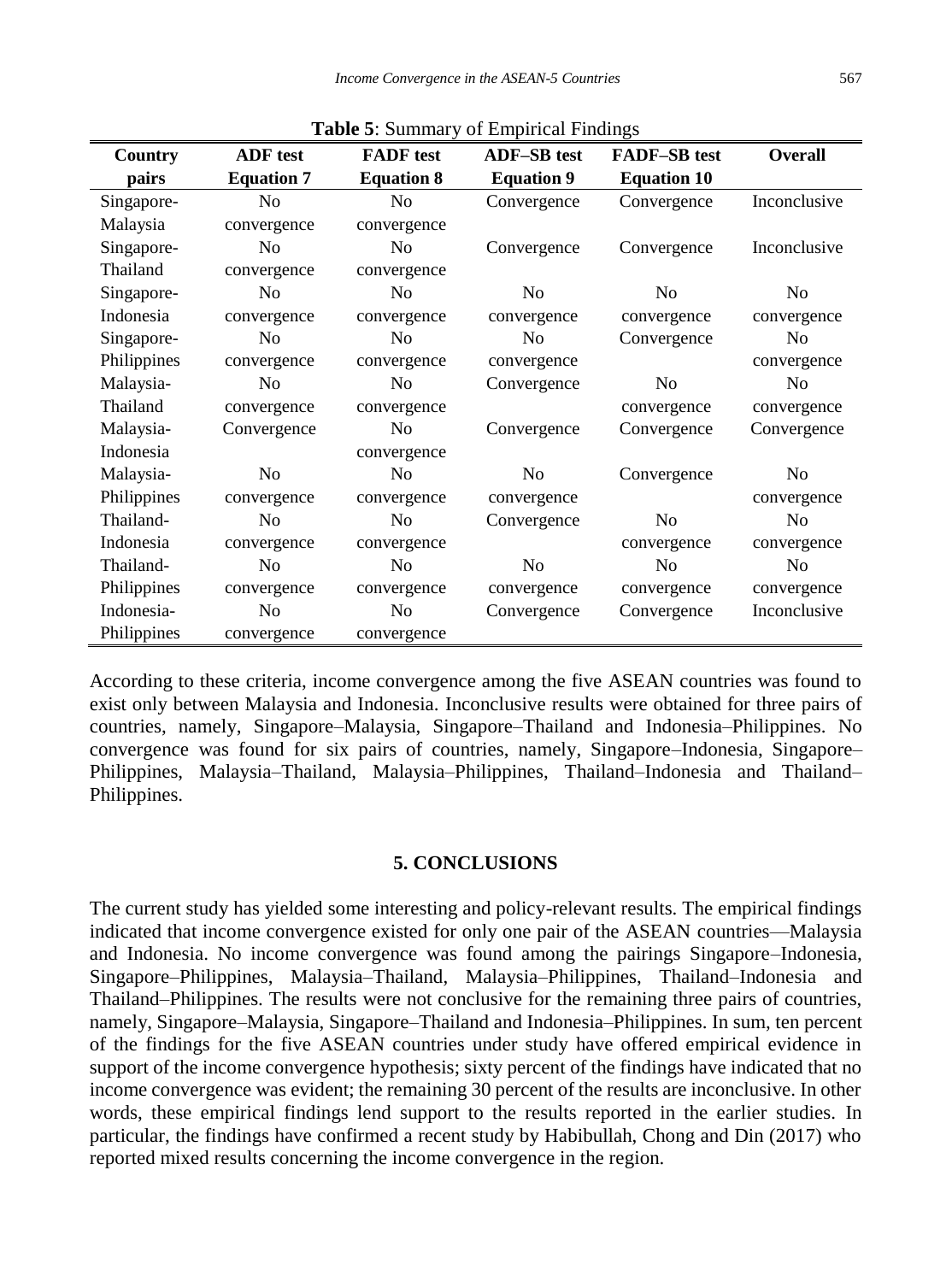By and large, the empirical evidence does not support the emergence of income convergence among the ASEAN-5 countries. However, it might be premature to argue that the ASEAN-5 countries will be better off economically without continuing with their trade integration efforts because the counterfactual was not tested in the current paper. Given the evidence of economic benefits associated with trade, discontinuation of trade integration efforts might slow down economic growth in each of the five ASEAN countries. In recent decades, intra-ASEAN trade as a percentage of the overall trade among ASEAN member nations rose from about 15 percent in the mid-1990s to about 25 percent in 2015. It has to be recognized that trade liberalization among the ASEAN-5 has already undergone massive changes since the 1980s, and most of the goods and services are traded at low tariff rates and without quotas. It is only in the cases of some items that the restrictions are still high.

The results of the current study suggest that other factors might be more important in reducing inter-country income gaps among the ASEAN-5. Hence, these countries, especially Indonesia, Malaysia, the Philippines and Thailand, need to focus on their own national initiatives to quicken the transition of economic activities from low to high value-added activities. Some efforts have been made in recent years as all these countries have launched science, technology and innovation (STI) policies. However, policies need to be introduced that aim at integrating the STI infrastructure with the rest of the economy to ensure that innovation inputs (e.g., R&D expenditure, incentives and grants) are productively translated into innovation outputs (e.g., patents and scientific publications) and innovation performance (e.g., commercialization and improvements in intellectual property rights and trade balance).

#### **REFERENCES**

- Bernard, A. B., & Durlauf, S. N. (1996). Interpreting tests of the convergence hypothesis. *Journal of Econometrics, 71*, 161−173.
- Ceylan, R., & Abiyev, V. (2016). An examination of convergence hypothesis for EU-15 countries. *International Review of Economics and Finance, 45*, 96–105.
- Cunado, J., Gil-Alana, L. A., & de Gracia, F. P. (2004). Real convergence in Taiwan: A fractionally integratedapproach. *Journal of Asian Economics, 15*, 529–547.
- Datta, A. (2003). Time-series tests of convergence and transitional dynamics. *Economics Letters, 81*, 233–240.
- Dickey, P. A., & Fuller, W.A. (1979). Distribution of the estimators for autoregressive time-series with a unit root. *Journal of American Statistics Association, 74*(366), 427–431.
- Enders, W., & Lee, J. (2012). The flexible Fourier form and the Dickey–Fuller type unit root tests. *Economics Letters,117*(1), 196–199.
- Furuoka, F. (2017). A new approach to testing unemployment hysteresis. *Empirical Economics, 53*(3), 1253–1280. doi: 10.1007/s00181-016-1164-7.
- Greasley, D., & Oxley, L. (1997). Time-series based tests of the convergence hypothesis: Some positive results. *Economics Letters, 56,* 143–147.
- Habibullah, M. S., Chong, C. Y., & Din, B. H. (2017). Developing and developed ASEAN-10 Economies: Converge or diverge? *International Journal of Economics and Management, 11*(S3), 623–640.
- Islam, N. (2003). What have we learnt from the convergence debate? *Journal of Economic Survey, 17*, 309–362.